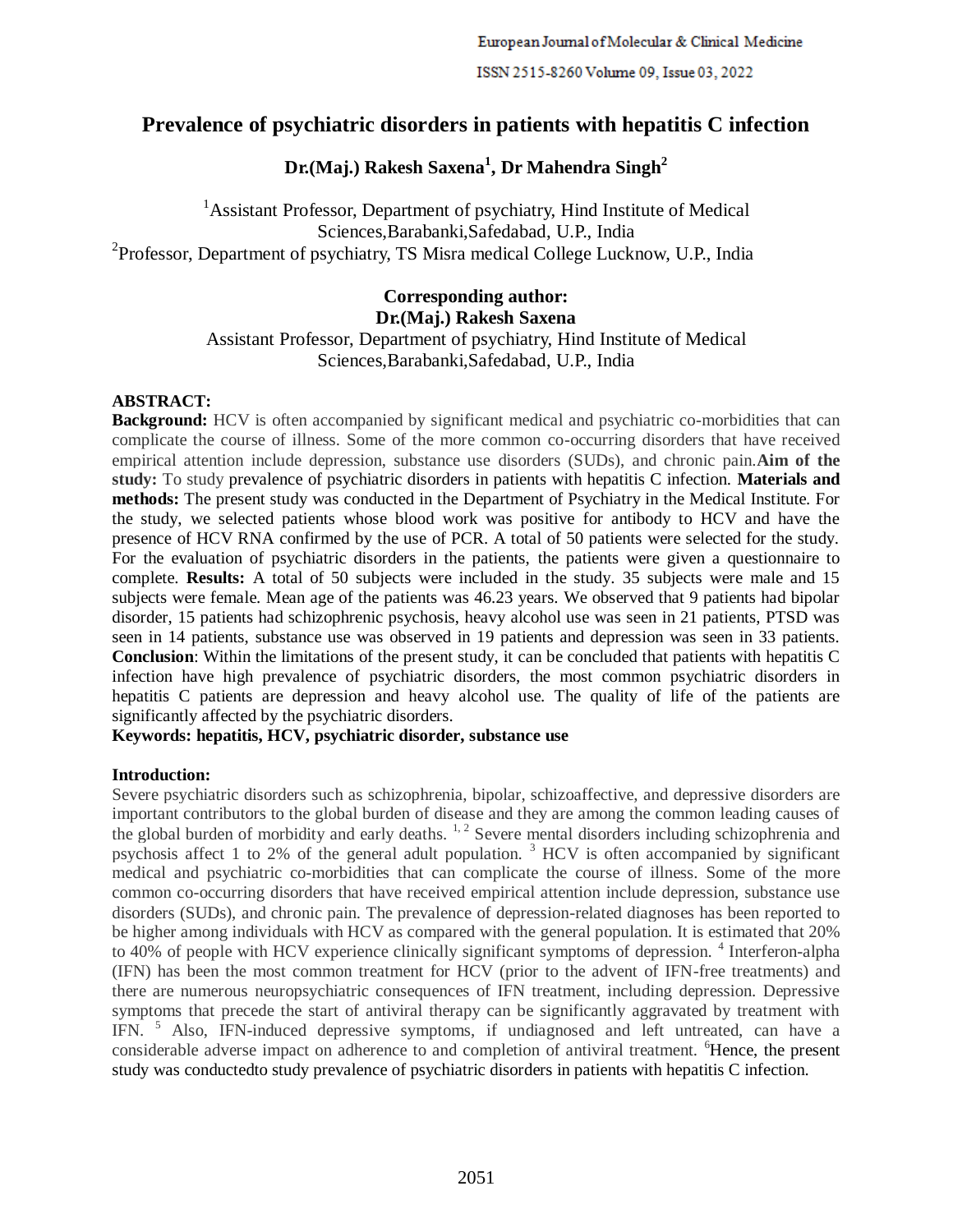#### **Materials and methods:**

The present study was conducted in the Department of Psychiatry. The ethical clearance for the study was obtained from the ethical board of the institute prior to commencement of the study. For the study, we selected patients whose blood work was positive for antibody to HCV and have the presence of HCV RNA confirmed by the use of PCR. The patients were referred to the liver clinic for evaluation. An informed written consent was obtained from all the participants after verbally explaining them the procedure of study. No age limit was defined for selection of the subjects. The patients with ongoing health issues and systemic illness such as leukemia, tuberculosis, cerebral palsy were excluded from the study. A total of 50 patients were selected for the study. For the evaluation of psychiatric disorders in the patients, the patients were given a questionnaire to complete. The questionnaire was designed as such to detect the current and past history of psychiatric illness and whether they were treated for the illness in the past. The questionnaire also included current and past history of alcohol abuse and substance use. After completion of the questionnaires, they were evaluated on the basis of the score. The data was stored for further statistical analysis.

The statistical analysis of the data was done using SPSS version 11.0 for windows. Chi-square and Student's t-test were used for checking the significance of the data. A p-value of 0.05 and lesser was defined to be statistically significant.

#### **Results:**

Table 1 shows the demographic details of the participating subjects. A total of 50 subjets were included in the study. 35 subjects were male and 15 subjects were female. Mean age of the patients was 46.23 years. Table 2 shows the number of patients with psychiatric/ substance use disorder. We observed that 9 patients had bipolar disorder, 15 patients had schizophrenic psychosis, heavy alcohol use was seen in 21 patients, PTSD was seen in 14 patients, substance use was observed in 19 patients and depression was seen in 33 patients. On comparing the results, we observed statistically non-significant results.

| Tuble 1: Demographic actumb of the participating bub jecto |                           |  |
|------------------------------------------------------------|---------------------------|--|
| <b>Characteristics</b>                                     | <b>Number of patients</b> |  |
| Total number of subjects                                   | 50                        |  |
| Number of male subjects                                    |                           |  |
| Number of female subjects                                  |                           |  |
| Mean age of the patients (years)                           | 46 32                     |  |

## **Table 1: Demographic details of the participating subjects**

| Psychiatric/substance use disorder | <b>Number of patients</b> | p-value |
|------------------------------------|---------------------------|---------|
| Bipolar disease                    |                           | 0.09    |
| Schizophrenic psychosis            |                           |         |
| Heavy alcohol use                  |                           |         |
| <b>PTSD</b>                        |                           |         |
| Substance use (if any)             |                           |         |
| Depression                         |                           |         |

## **Table 2: Number of patients with psychiatric/ substance use disorder**

## **Discussion:**

In the present study, we assessed the prevalence of psychiatric disorders in Hepatitis C patients. We observed that psychiatric disorders are highly common in these patients. The most common disorder in these patients is depression followed by heavy alcohol use. The results were compared with previous studies. Durotoye IA et al established the sero-prevalence of hepatitis B and C among the mentally ill individuals (MII) attending Psychiatric clinic of the University of Ilorin Teaching Hospital (UITH), Nigeria since it has not been documented. A total of 350 MII were recruited. HBsAg testing was by immunoassay test strip (Grand Medical Diagnostic R USA) while hepatitis C was tested by commercially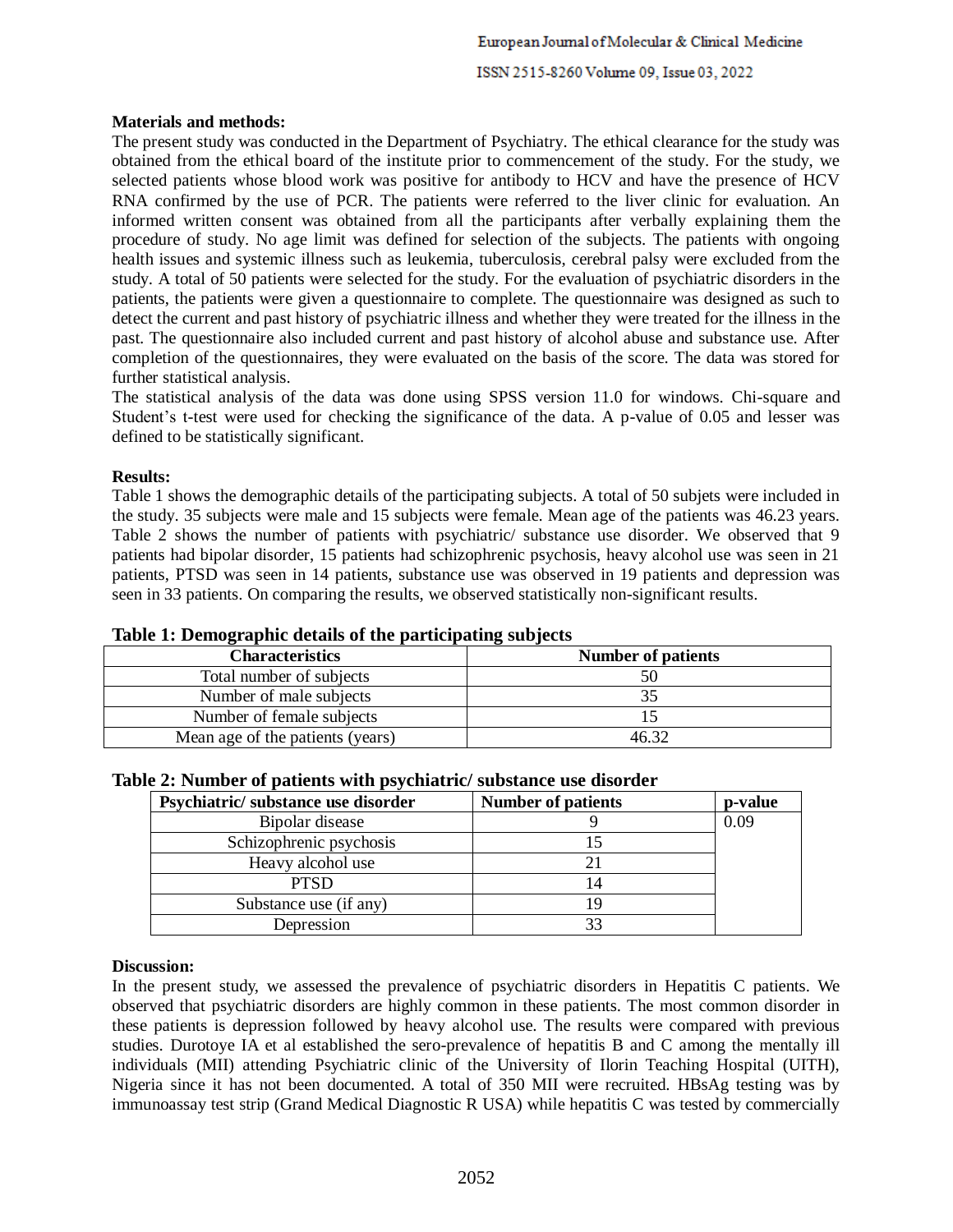#### ISSN 2515-8260 Volume 09, Issue 03, 2022

prepared kits from ACON, R USA. Healthy adults who presented as donors in the Blood Bank of the hospital were used as controls. A total of 700 participants including 350 MII and 350 blood donors (BDs) were recruited for the study. The mean ages of MII and control participants were  $36.5 \pm 12.3$  and  $31.4 \pm 12.5$ 8.3, respectively.The sero-prevalence of hepatitis B and C among patients with mental illness was 10.0 and 12.6%, respectively, as compared to 10.9% and 1.1% of the blood donors. There was a significant difference in the prevalence of HCV among mentally ill when compared with the blood donors. They concluded that mentally ill patients attending UITH were significantly infected with hepatitis C virus. There is need for interventional measures to reduce the prevalence of hepatitis C among the mentally ill population such as health education and early screening of mentally ill in our setting.  $\frac{7}{1}$  Gunewardene R et al determined the prevalence of HCV in two inpatient psychiatric populations of seriously mentally ill patients and the relationship to risk factor screening. Two inpatient units were chosen in similar socioeconomic areas. Persons admitted to these wards over the course of the study were invited to participate and provided with pre-test counselling. Where informed consent was obtained, individuals were included in the study. Around 18% of psychiatric inpatients admitted to risk factors for HCV. The prevalence of HCV with screening of all consenting patients in unit A was 3.2%. With selective screening in unit B, 41.7% of those with identified risk factors tested positive. These results compare to the Australian community rate of approximately 1.1%. They concluded that elevated rates of HCV in mentally ill populations elsewhere in the world, and provide support for selective screening. <sup>8</sup>

Schaefer, M et al investigated and compared the results of treating the chronic hepatitis C (HCV) infection of different groups of psychiatric-risk patients and controls with pegylated interferon alpha (pegIFN- $\alpha$ ) plus ribavirin. Seventy patients were prospectively screened for psychiatric disorders. Seventeen patients without psychiatric diseases or drug addiction (controls), 22 patients with psychiatric disorders, 18 patients who had received methadone substitution treatment and 13 patients who were former drug users were treated with pegIFN-α plus ribavirin. Sustained virological response (SVR), adherence, and psychiatric side effects in the groups were compared. An SVR was found in 58.6% of all patients: 58.8% of the controls, 50% of psychiatric patients, 72.2% of methadone patients, and 53.8% of former drug users. Methadone-substituted patients and former drug users had significantly higher dropout rates. Scores for neither depressive nor psychotic symptoms differed significantly between groups during treatment. However, the controls had lower pretreatment scores, followed by a significant higher increase to maximum scores. A stepwise logistic regression model showed that only genotype, not group (control, psychiatric, methadone, or former drug abuse), type of psychiatric diagnosis (affective disorder, personality disorder, or schizophrenic disorder), depression scores before and during treatment, change in depression score, antidepressive treatment, sex, or liver enzymes before treatment, was associated with SVR. They concluded that in an interdisciplinary treatment setting psychiatric diseases and/or drug addiction did not negatively influence psychiatric tolerability of and antiviral response rate to HCV treatment with pegIFN-α and ribavirin. <sup>9</sup> AlHuthail YR et al determined if psychiatric disturbances occur in Saudi patients infected with hepatitis C and whether these symptoms extend to those infected with hepatitis B. Data were collected from hepatitis C and hepatitis B patients using the general health questionnaire (GHQ– 28) and The Short Form Health Survey (SF– 36) questionnaires. Tinnitus patients served as control subjects. The Chi- square test was used to examine the relationship between categorical variables. Hepatitis C patients were twice as likely to be labeled as a psychiatric case compared with hepatitis B patients. Age and gender were not predictive factors though there was a non–significant tendency toward a higher prevalence of psychiatric cases among females. Hepatitis C patients also scored lower than hepatitis B patients in 3 domains of the SF-36 questionnaire, indicating a greater reduction in quality of life (QoL). They concluded that increased incidence of psychiatric symptoms in Saudi Arabian hepatitis C patients compared to hepatitis B patients and controls. This highlights the importance of collaboration between hepatologists and psychiatrists in order to improve the QoL in this patient group. <sup>10</sup>

#### **Conclusion:**

Within the limitations of the present study, it can be concluded that patients with hepatitis C infection have high prevalence of psychiatric disorders, the most common psychiatric disorders in hepatitis C